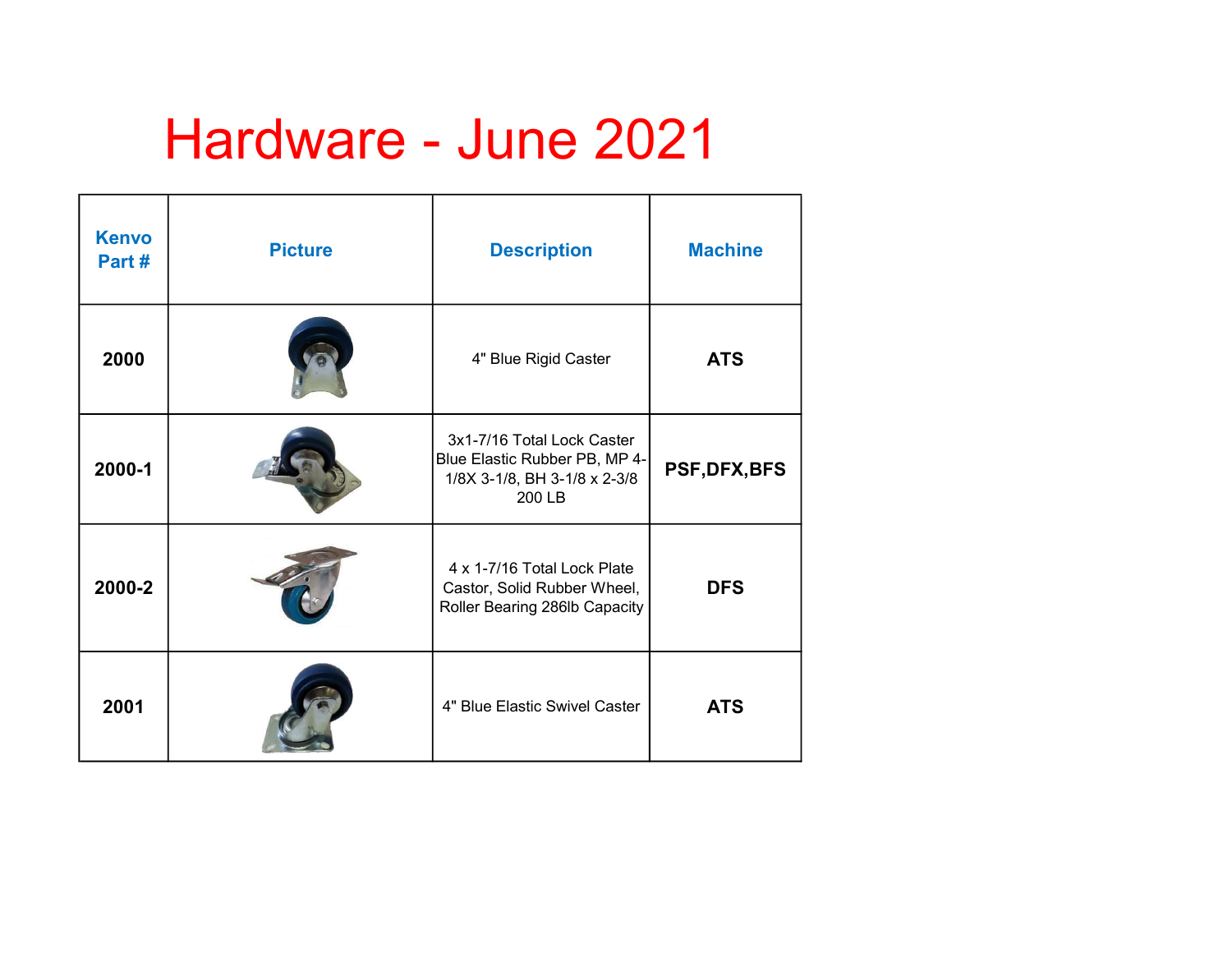| 2001-1 |                  | 3 x 1-7/16 Swivel Caster Blue<br>Elastic Rubber PB MP 4-1/8 x<br>3-1/8 BH 3-1/8 x 2-3/8 200 LB | PSF, DFX, BFS  |
|--------|------------------|------------------------------------------------------------------------------------------------|----------------|
| 2002   |                  | <b>Black Fill Cap Plastic (Must</b><br>drill 1/8 hole top edge of for<br>ATS only)             | <b>ATS</b>     |
| 2003   |                  | Plastic Pull Handle 8'                                                                         | <b>ATS</b>     |
| 2004   |                  | ATS 300 Plastic Top Only                                                                       | <b>ATS 300</b> |
| 2005   |                  | Plastic Keypad Plate (Keypad<br>include)                                                       | <b>ATS 300</b> |
| 2006   | <b>Decal Kit</b> | Decal Package for ATS 300                                                                      | <b>ATS 300</b> |
| 2007   | <b>Decal Kit</b> | Decal Package For PSF 234                                                                      | <b>PSF 234</b> |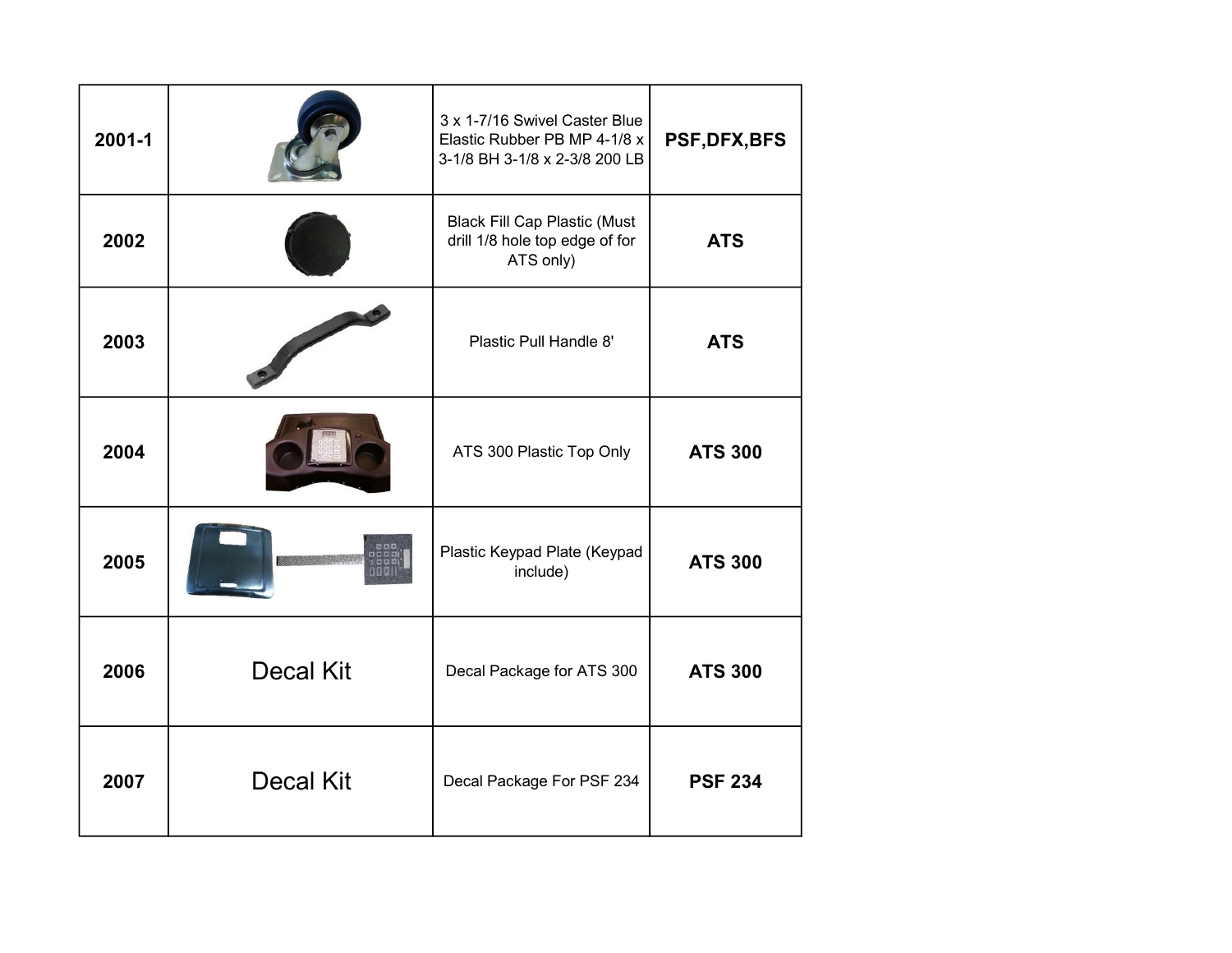| 2008   |                | Power Cord Strain Relief                                    | <b>PSF</b> |
|--------|----------------|-------------------------------------------------------------|------------|
| 2009   | ٥<br>$\bullet$ | <b>RCS Fitting Box</b>                                      | <b>RCS</b> |
| 2009-1 |                | 10 Body With 2 - 1/8" Fittings<br>Brass Top w/Teflon O-Ring | <b>FSE</b> |
| 2010   |                | O-Ring for FSE 130                                          | <b>FSE</b> |
| 2011   |                | <b>Strain Relief for PSF Remote</b><br>Box                  | <b>PSF</b> |
| 2012   |                | 5" Rigid Rubber Caster                                      | Nitrogen   |
| 2013   |                | 5" Swivel Caster                                            | Nitrogen   |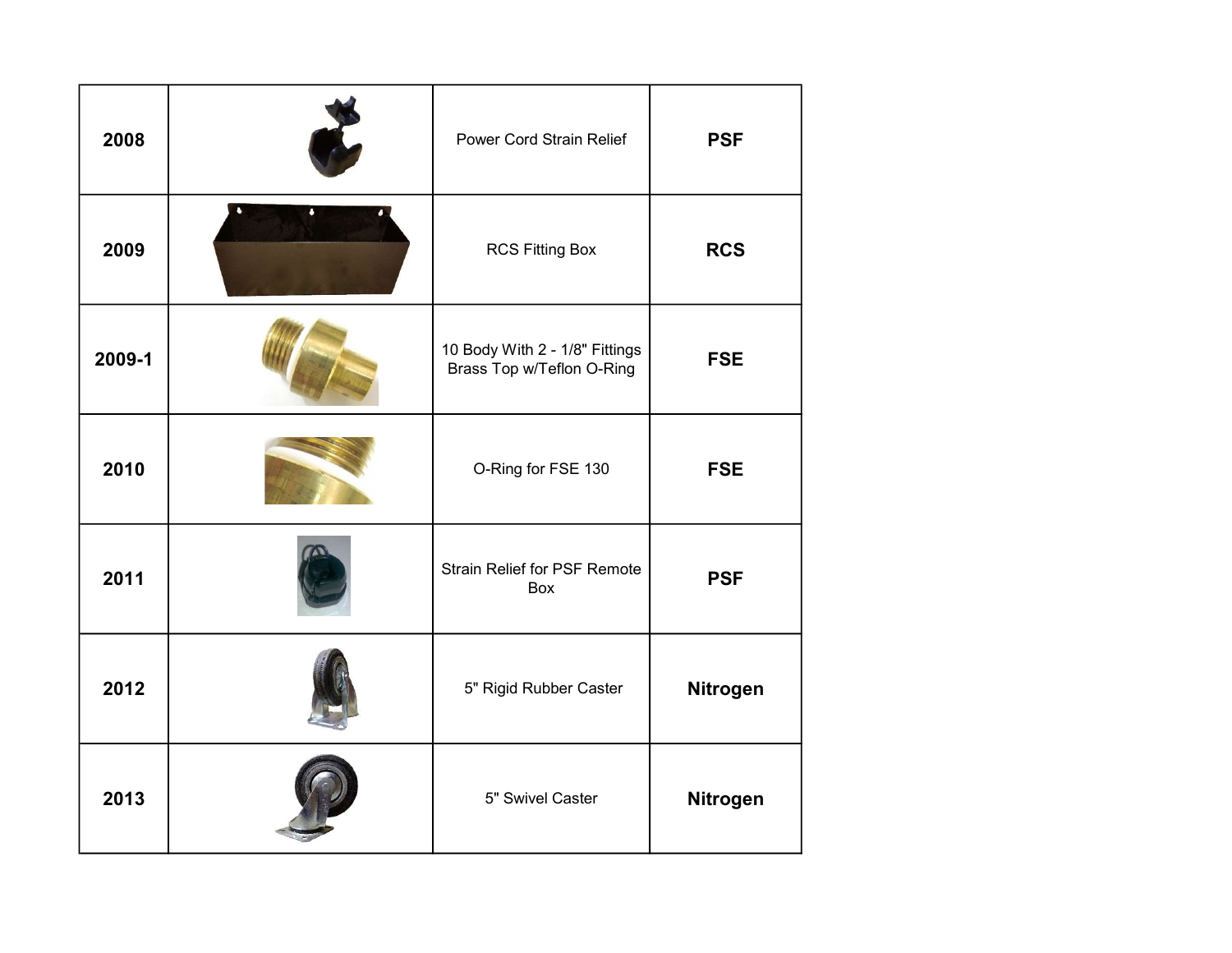| 2014   | <b>Decal Kit</b> | EFS 710 Decal Kit                         | <b>EFS</b>       |
|--------|------------------|-------------------------------------------|------------------|
| 2015   |                  | <b>Blue Pressure Rad Cap</b><br>(Plastic) | <b>RCS/DFX</b>   |
| 2015-1 |                  | DFX Tanks- Aluminum Cap<br>with O-Ring    | <b>DFX</b>       |
| 2015-2 |                  | Tank Cap RCS, PSF, DFS                    | <b>DFS/PSF</b>   |
| 2016   | <b>Decal Kit</b> | Decal Package RCS 530                     | <b>RCS 530</b>   |
| 2017   |                  | 8" Drip Tube ABS                          | <b>RCS / DFX</b> |
| 2018   |                  | 24" Drip Tube ABS                         | <b>ATS 330</b>   |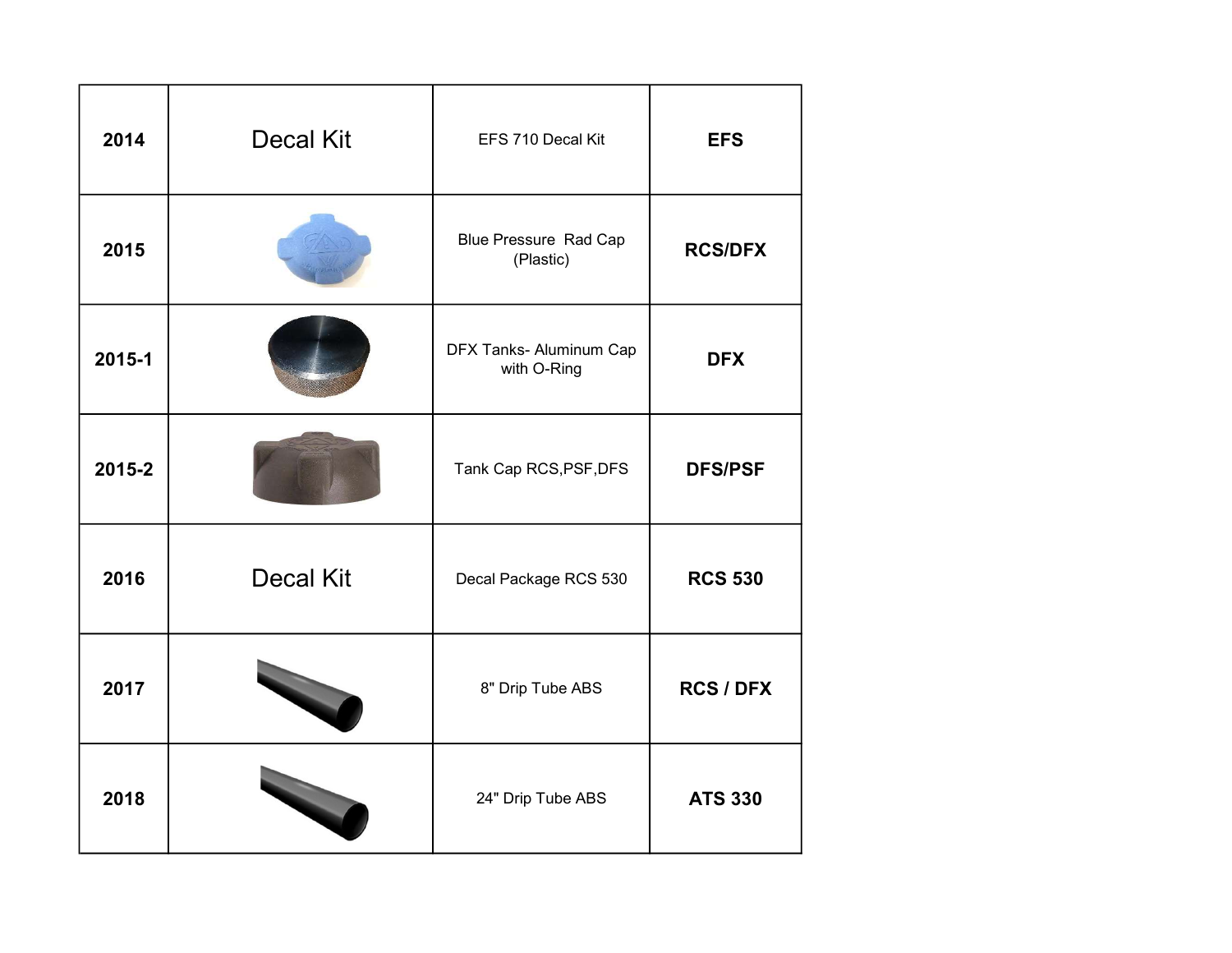| 2019 | <b>Decal Kit</b> | RCS 550 Decal Kit                              | <b>RCS 550</b>                   |
|------|------------------|------------------------------------------------|----------------------------------|
| 2020 |                  | Nylon Butt Hinge (1-1/2" x 1-<br>3/8")         | <b>BFS/PSF</b>                   |
| 2021 |                  | Door Clasp (1/4 inch turning<br>knob) BFS, EFS | <b>BFS</b>                       |
| 2022 |                  | Metal Pull Handle - 13"<br>Chrome Grab Handle  | <b>BFS/DFX/EFS/N</b><br>itro/PSF |
| 2023 |                  | Wheels $6 \times 1.5$                          | <b>BFS 110</b>                   |
| 2024 |                  | Aluminum Axle                                  | <b>BFS 110</b>                   |
| 2025 |                  | Steel Wheel Cap                                | <b>BFS 110</b>                   |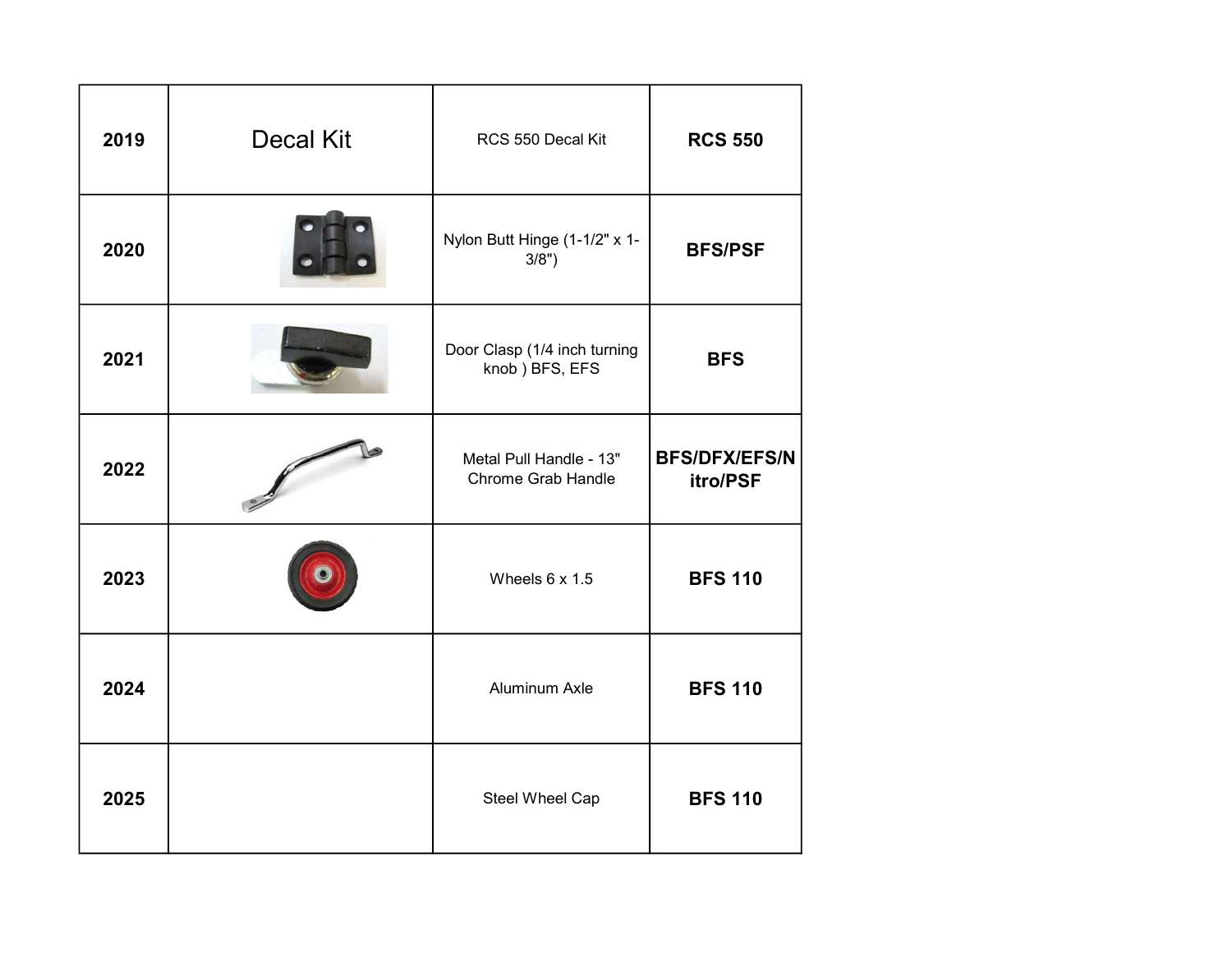| 2026   | Decal Kit           | Decal Package BFS 110                | <b>BFS 110</b>                   |
|--------|---------------------|--------------------------------------|----------------------------------|
| 2027   | Decal Kit           | Decal package CMS 100                | <b>CMS 100</b>                   |
| 2028   | Replaced with #2022 |                                      |                                  |
| 2029   | Decal Kit           | Decal Package CMS 120                | <b>CMS 120</b>                   |
| 2030   | Decal Kit           | Decal Package ATS 330                | <b>ATS 330</b>                   |
| 2030-1 | Decal Kit           | Decal Package for ATS 330E<br>Mighty | <b>ATS 330E</b><br><b>Mighty</b> |
| 2031   | Decal Kit           | Decal Package RCS 541                | <b>RCS 541</b>                   |
| 2032   | Replaced with #2033 |                                      |                                  |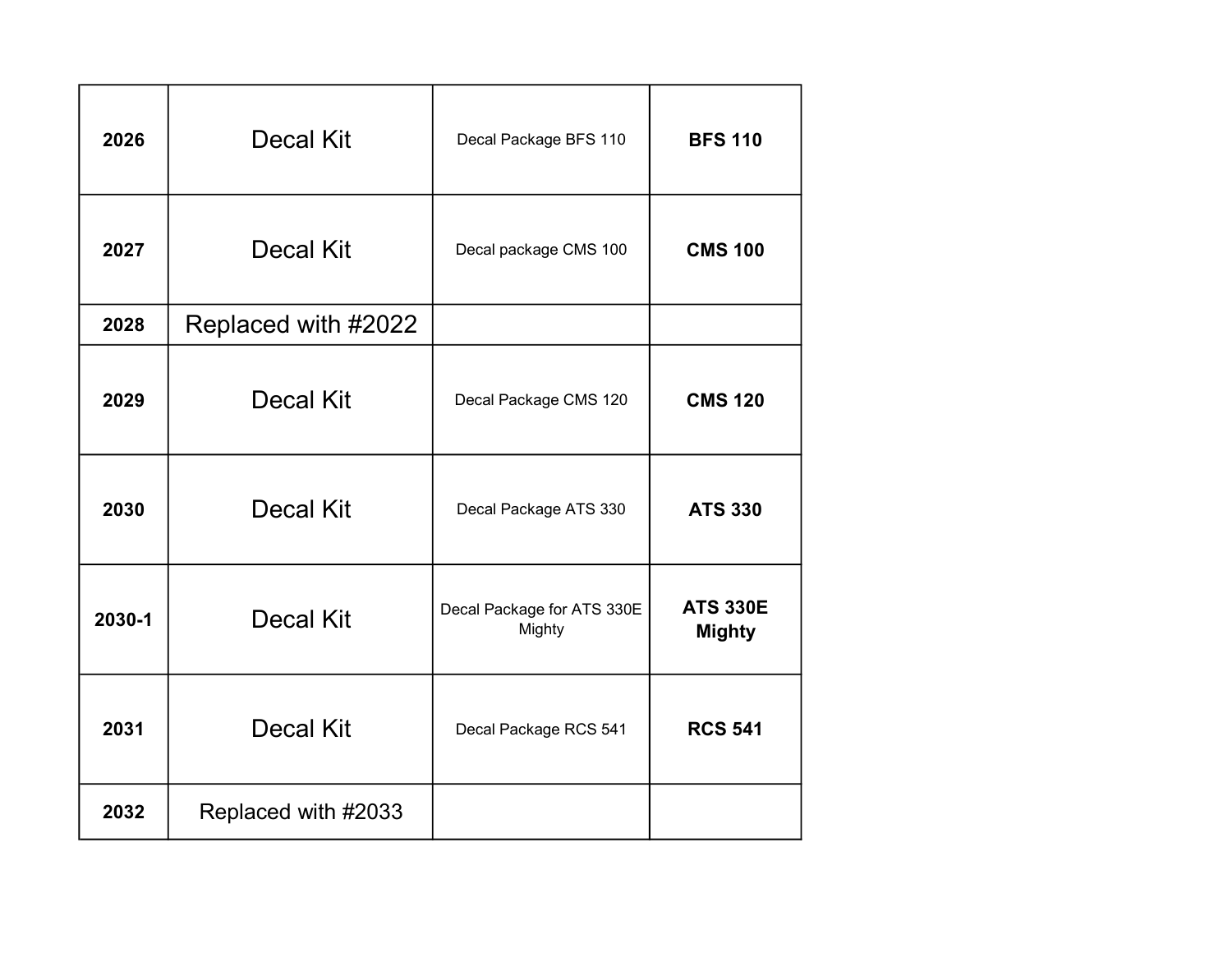| 2033 |                  | 2 1/2 Caster For BFS/PSF                             | <b>Old Style BFS</b><br><b>115 PSF</b> |
|------|------------------|------------------------------------------------------|----------------------------------------|
| 2034 |                  | Pail Stands                                          |                                        |
| 2035 |                  | Pail Spouts                                          |                                        |
| 2036 | <b>Decal Kit</b> | RCS 546 Decal Kit                                    | <b>RCS 546</b>                         |
| 2037 |                  | BFS 110 New Style base with<br><b>Castors 15"1/4</b> | <b>BFS 110</b>                         |
| 2038 |                  | N2-930 Base with Castors                             | N2-930                                 |
| 2039 |                  | BFS 115 New Style Base with<br><b>Castors 15"1/4</b> | <b>BFS 115</b>                         |
| 2040 | <b>Decal Kit</b> | Decal Package PSF 214                                | <b>PSF 214</b>                         |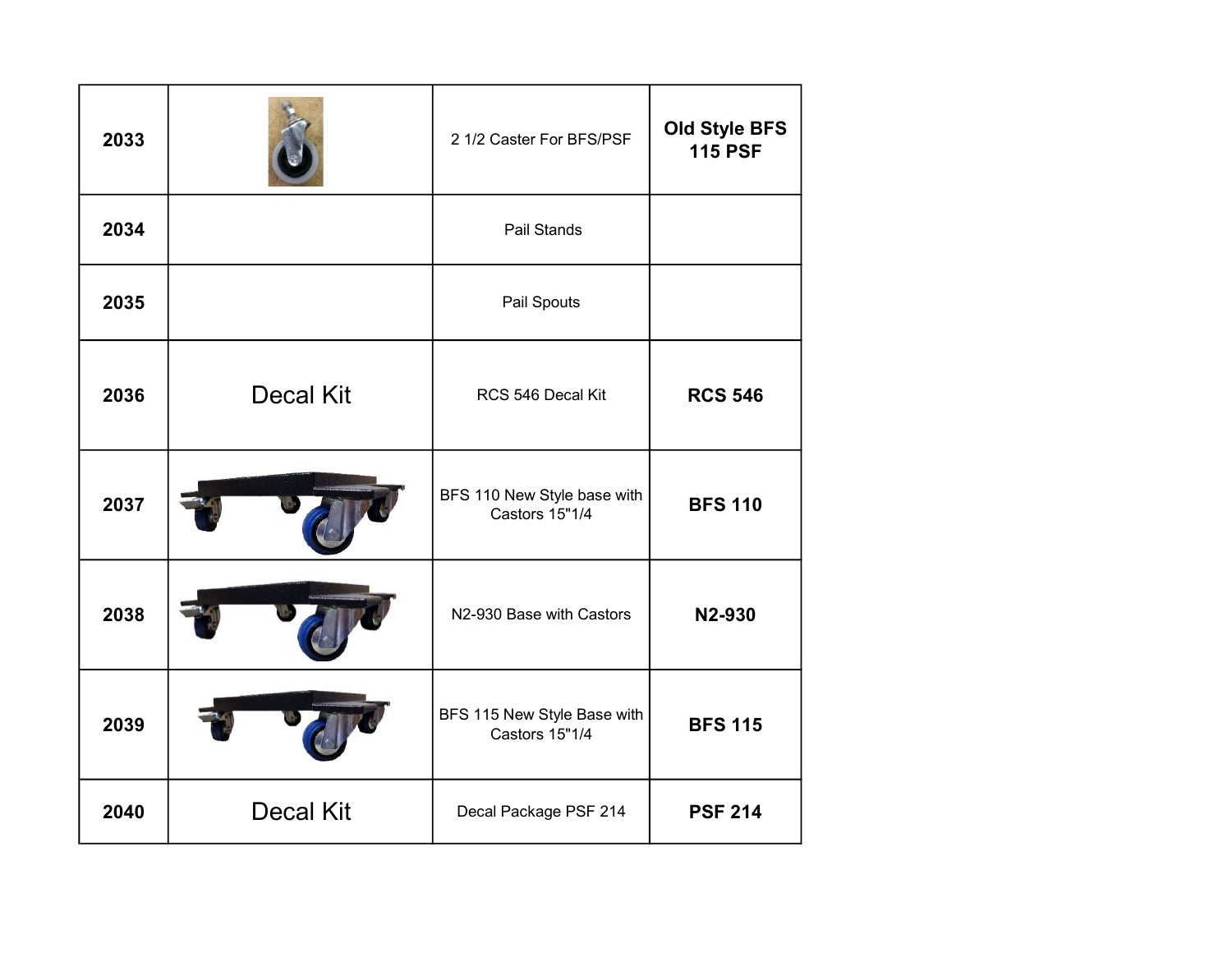| 2040-1     | <b>Decal Kit</b> | Decal Package for PSF 214<br>Mighty                  | PSF 214 Mighty      |
|------------|------------------|------------------------------------------------------|---------------------|
| 2041       |                  | Plastic Jug for PSF 214                              | <b>PSF 214</b>      |
| $2041 - 1$ |                  | Old Style Plastic Jug<br>Assembled for PSF 212       | <b>PSF 212</b>      |
| 2042       |                  | Plastic Drip Tube Pipe with<br>Coupling - PSF 214    | <b>PSF</b>          |
| 2043-1     |                  | 1-1/2 ABS HXH COUPLING<br>103001-27351               | <b>PSF/BFS</b>      |
| 2044       |                  | PSF / BFS Pump Bracket with<br><b>Rubber Gromets</b> | PSF / BFS           |
| 2045       |                  | ABS Coupling with 3/8"<br>Female Thread              | <b>ABS Coupling</b> |
| 2046       |                  | 14" light duty drawer slide                          | <b>DFS</b>          |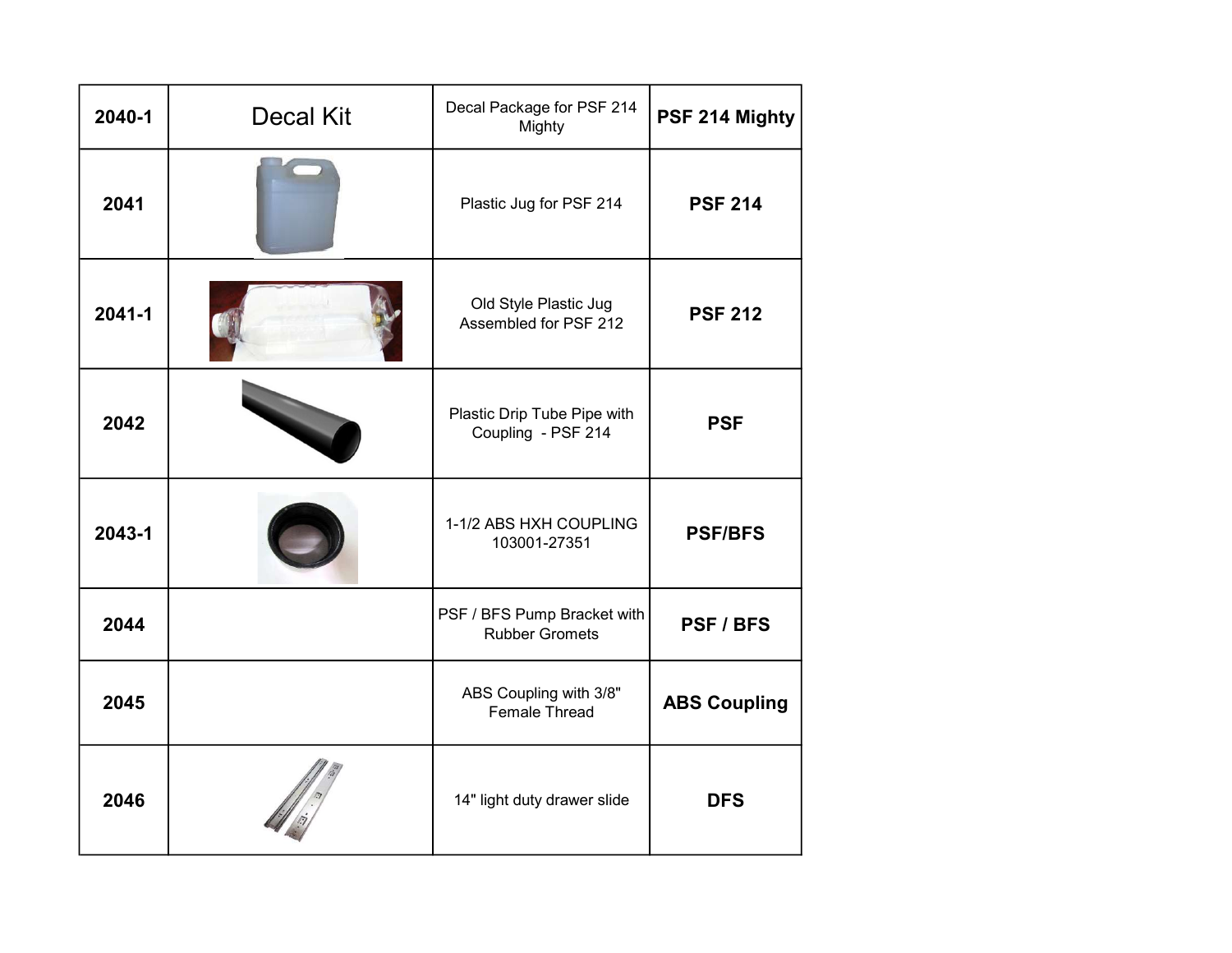| 2047   |                  | Natural 20L Pail                       | <b>Chemical</b> |
|--------|------------------|----------------------------------------|-----------------|
| 2048   |                  | Wigh Gasket with Flex Spout<br>Lid     | <b>Chemical</b> |
| 2049   |                  | PSF 214 New Style Base with<br>Castors | <b>PSF 214</b>  |
| 2050   |                  | DFX 410 New Style Base with<br>Castors | <b>DFX 410</b>  |
| 2051   | <b>Decal Kit</b> | DFS 900 Decal Package                  | <b>DFS 900</b>  |
| 2052   | <b>Decal Kit</b> | DFS 910 Decal Package                  | <b>DFS 910</b>  |
| 2052-1 | <b>Decal Kit</b> | DFS 920 Decal Package                  | <b>DFS 920</b>  |
| 2052-2 | <b>Decal Kit</b> | DFS 910 Mighty Decal<br>Package        | DFS 910 Mighty  |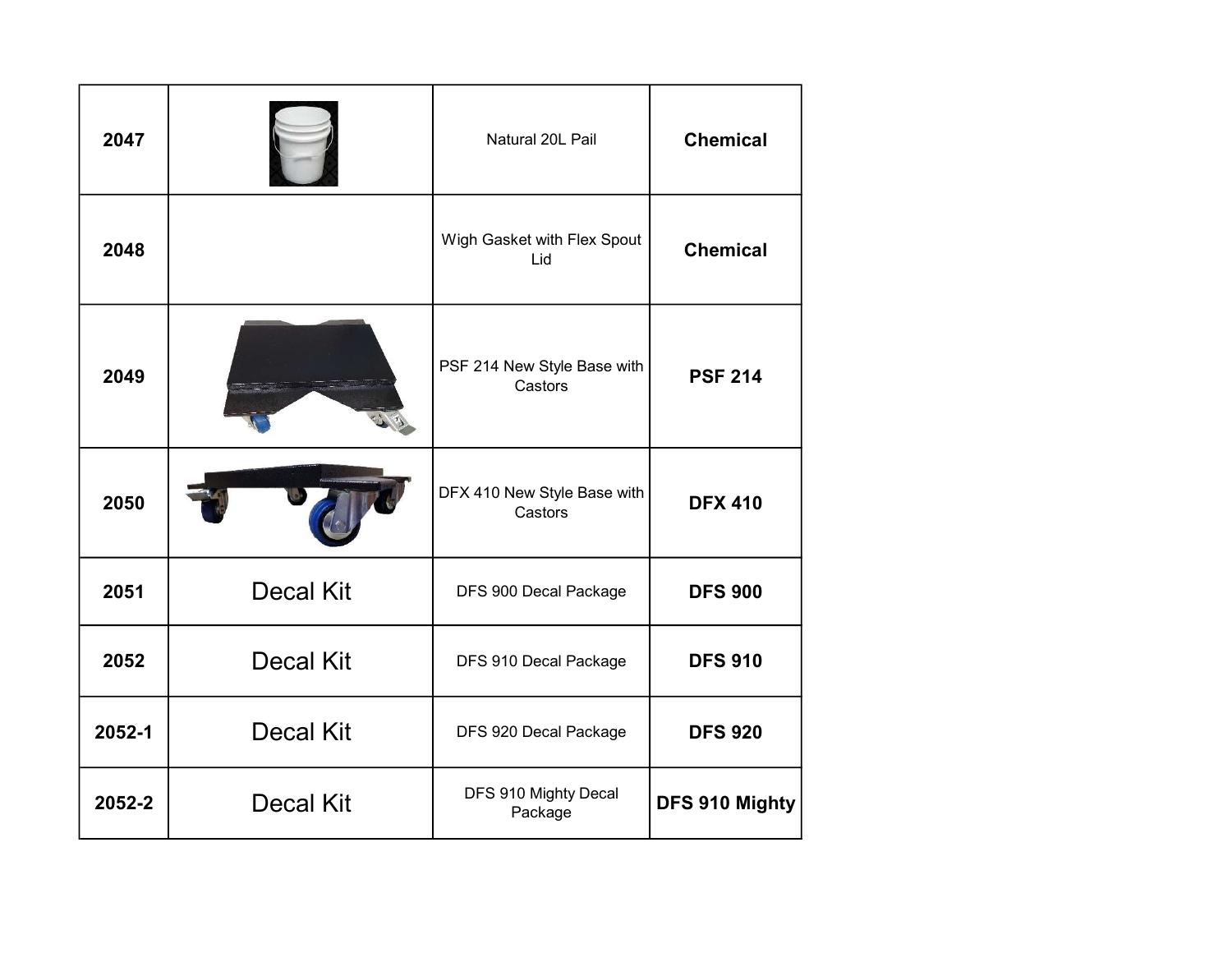| 2053 | <b>Decal Kit</b> | N2 930E Decal Package                                 | <b>N2 930E</b>        |
|------|------------------|-------------------------------------------------------|-----------------------|
| 2054 |                  | BFS 120 Base with Casters                             | <b>BFS 120</b>        |
| 2055 |                  | RCS 541/542 Metal Back<br>Plate for Top control Panel | <b>RCS 541/542</b>    |
| 2056 |                  | RCS 541 Metal Top Control<br>Panel Only with Decal    | <b>RCS 541</b>        |
| 2057 |                  | RCS 541/542 Metal Tank Top                            | <b>RCS 541/542</b>    |
| 2058 |                  | Teflon Siphon Tube: 6 9/16"<br>Length                 | <b>FSE 130</b>        |
| 2059 |                  | <b>Bleeder Nipple</b>                                 | <b>Bleeder Nipple</b> |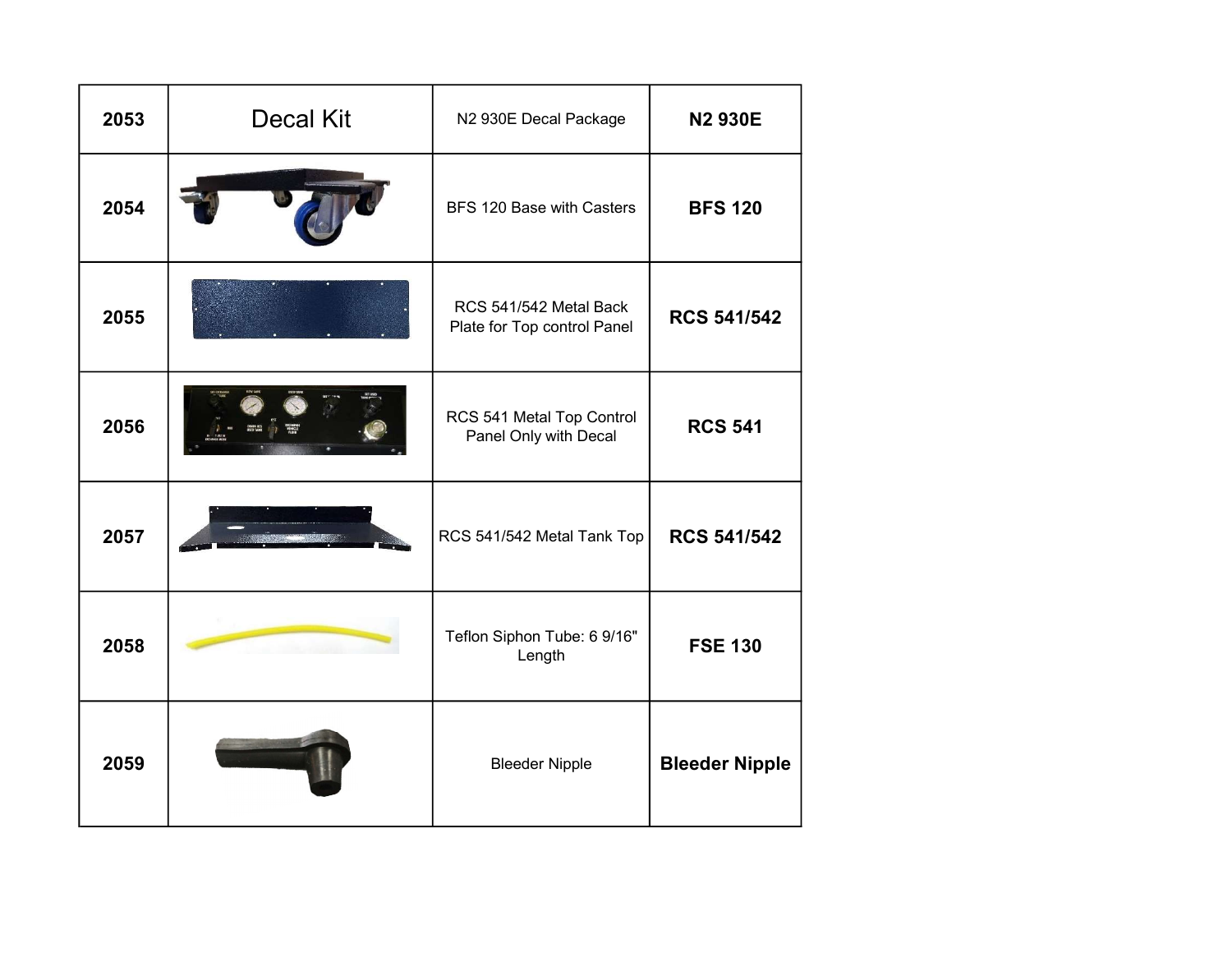| 2060 | Decal Kit        | DFX 410 Decal Package                    | <b>DFX 410</b>                        |
|------|------------------|------------------------------------------|---------------------------------------|
| 2061 |                  | 10" long ABS drip tube sealed<br>bottom  | 10" long                              |
| 2062 | <b>Decal Kit</b> | BFS 115 Decal Package                    | <b>BFS 115</b>                        |
| 2063 | Decal Kit        | BFS 125 Decal Package                    | <b>BFS 125</b>                        |
| 2064 |                  | PSF 234 Base 18" Wide                    | <b>PSF 234</b>                        |
| 2065 | <b>Decal Kit</b> | RCS 541 Mighty Decal<br>Package          | RCS 541 Mighty                        |
| 2066 | <b>Decal Kit</b> | ATS 320E Mighty Decal<br>Package         | <b>ATS 320E</b><br><b>Mighty</b>      |
| 2067 | Decal Kit        | RCS 542 Mighty Decal<br>Package          | RCS 542 Mighty                        |
| 2068 | Decal Kit        | ATS 360E Decal Kit                       | <b>ATS 360E</b>                       |
| 2069 |                  | ATS 320/330/340/360 Base<br>with Castors | <b>ATS</b><br>320E/330E/340E<br>/360E |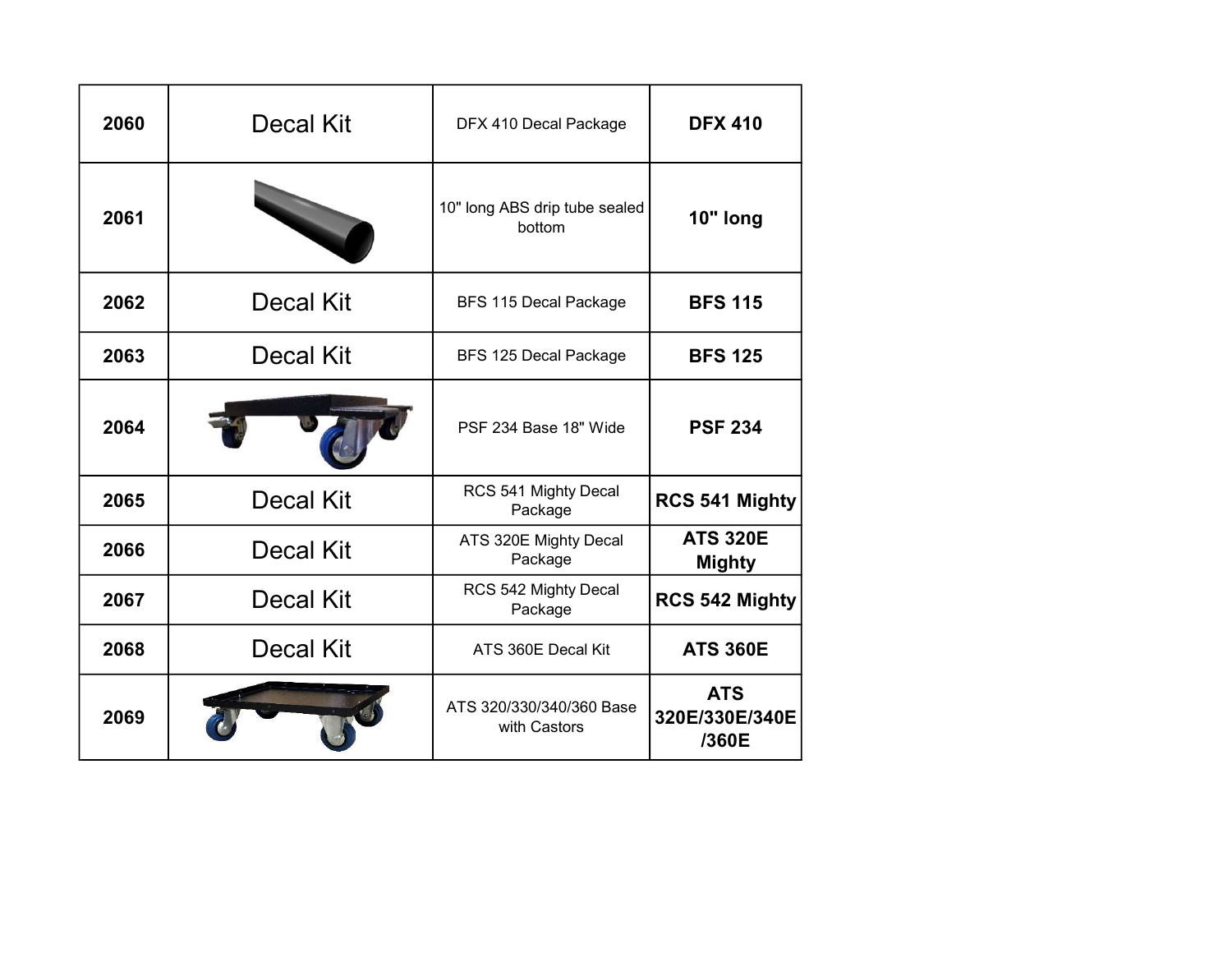| 2070 |           | Plastic Tool Box for PSF 200   | <b>Plastic Tool</b>   |
|------|-----------|--------------------------------|-----------------------|
| 2071 | Decal Kit | N2 930 Decal Package           | <b>N2930</b>          |
| 2072 | Decal Kit | N2 900 Decal Package           | <b>N2900</b>          |
| 2073 | Decal Kit | FE 600 Decal Package           | <b>FE 600</b>         |
| 2074 | Decal Kit | RCS 570 Decal Package          | <b>RCS 570</b>        |
| 2076 |           | O-Ring For BFS 120 Cap         | <b>BFS 120</b>        |
| 2077 |           | O-Ring For BFS 125 Tank<br>Cap | <b>BFS 125</b>        |
| 2078 |           | O-Ring For DFS EGR Tank<br>Cap | <b>DFS 910/920</b>    |
| 2079 | Decal Kit | RCS 542 Decal Kit              | <b>RCS 542</b>        |
| 2080 | Decal Kit | Dual 194 Decal Package         | <b>Dual 194</b>       |
| 2081 | Decal Kit | DFS 920 Mighty Decal Kits      | DFS 920 Mighty        |
| 2082 | Decal Kit | BFS 125 Mighty Decal Kit       | <b>BFS 125 Mighty</b> |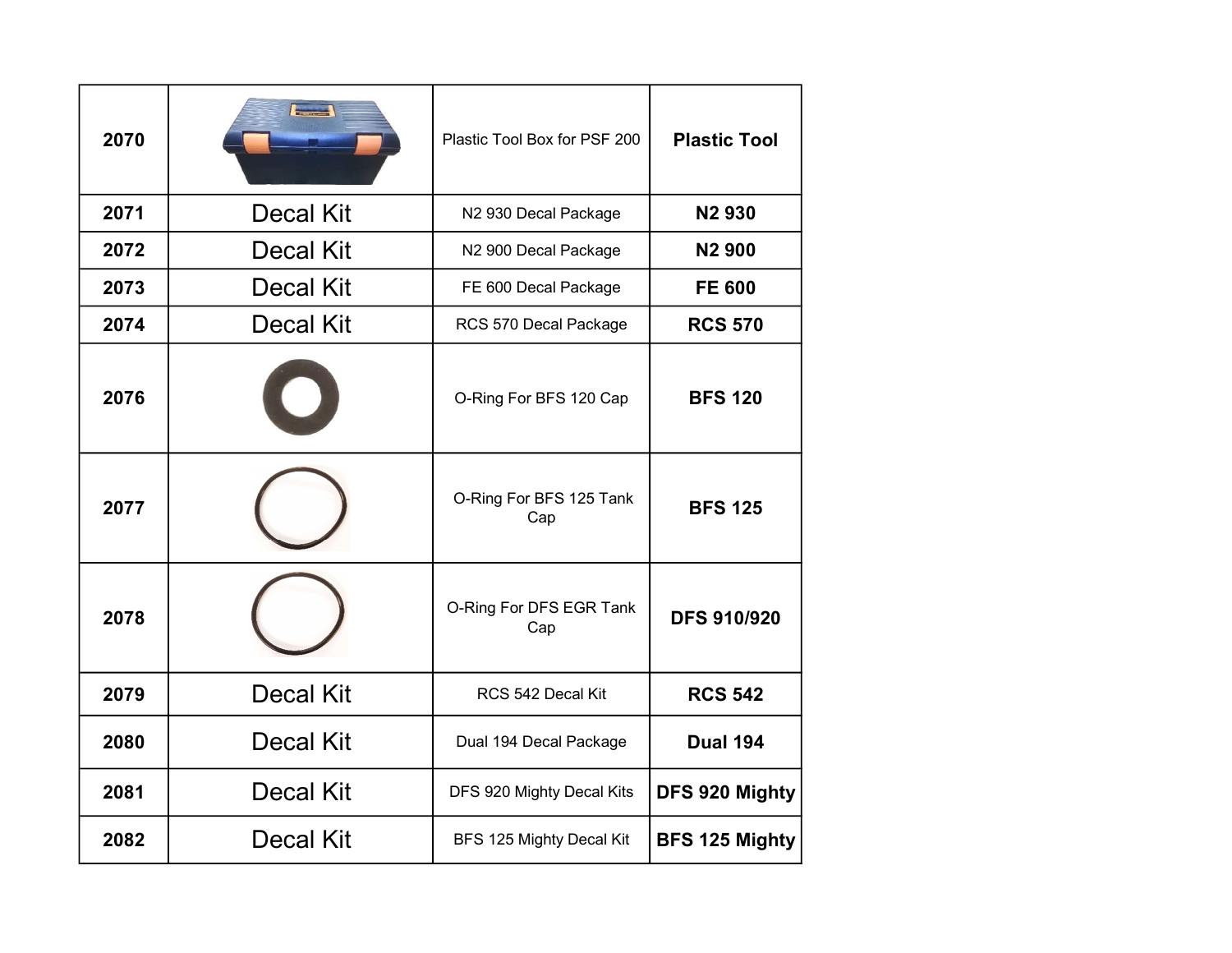| 2083   |                  | DFS 910/920 Base with<br>Castors                      | <b>DFS 910/920</b> |
|--------|------------------|-------------------------------------------------------|--------------------|
| 2090   | <b>Decal Kit</b> | RCS 530 E Decal Package                               | <b>RCS 530</b>     |
| 2091   |                  | RCS 530E Plastic Top                                  | <b>RCS 530E</b>    |
| 2091-1 |                  | RCS 530 Top No Electronics                            | <b>RCS 530</b>     |
| 2092   |                  | Chrome Plastic Tire Caps,<br>Packs of 100             | Nitrogen           |
| 2093   |                  | Plastic Green Cap/Plastic Tire<br>Valve, Packs of 100 | Nitrogen           |
| 2094   | <b>Decal Kit</b> | ATS 320 Decal Kit                                     | <b>ATS 320</b>     |
| 2095   | <b>Decal Kit</b> | RCS 540 Decal Kit                                     | <b>RCS 540</b>     |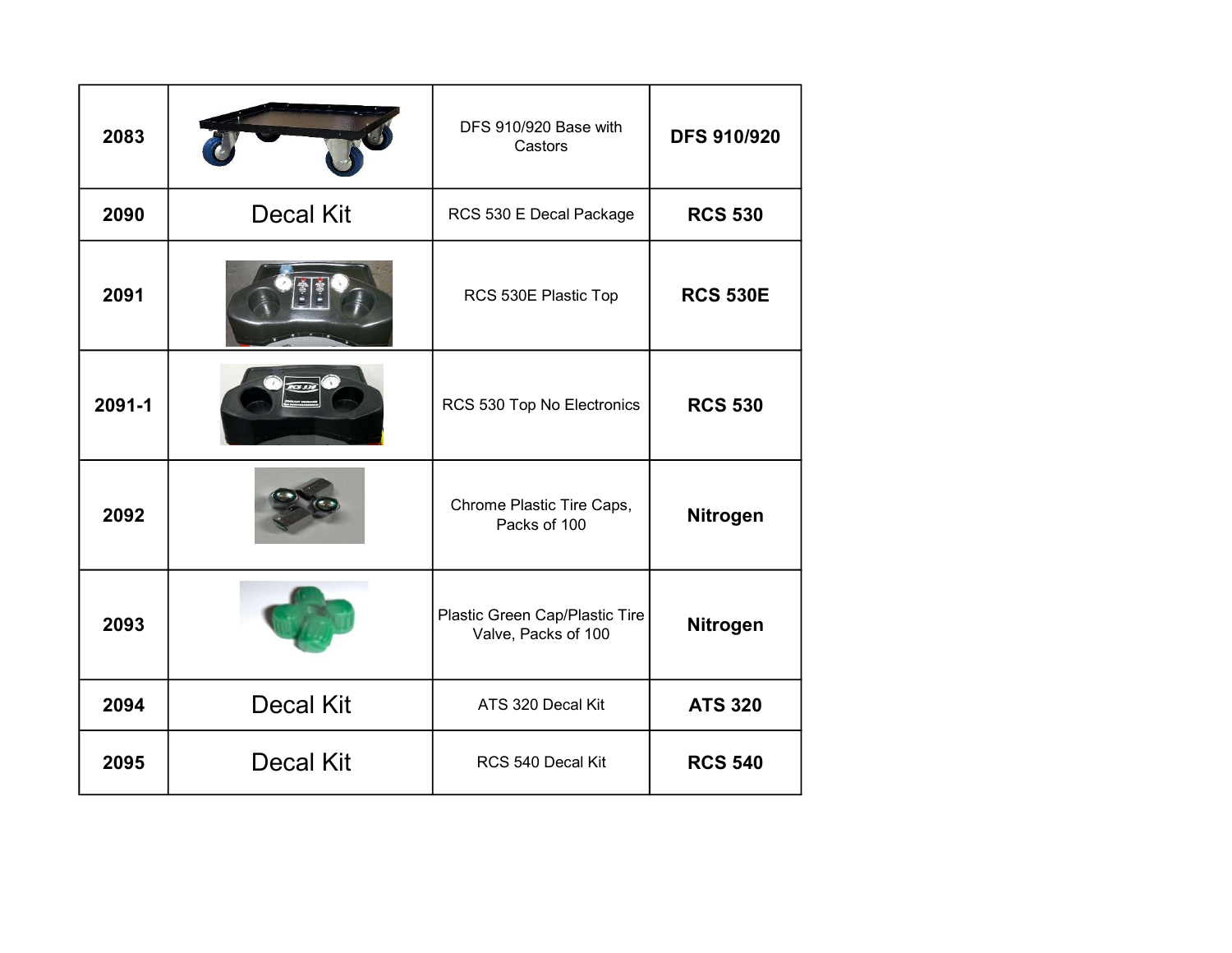| 2096 |                  | ATS, RCS Machine Cover            | ATS, RCS                       |
|------|------------------|-----------------------------------|--------------------------------|
| 2097 |                  | BFS, DFX, PSF Machine Cover       | <b>BFS, DFX, PSF</b>           |
| 2098 |                  | DFS 910, BFS 120 Machine<br>Cover | <b>BFS 120, DFS</b><br>910,920 |
| 2099 | <b>Decal Kit</b> | ATS 340E Decal Kit                | <b>ATS 340E</b>                |
| 2100 |                  | DFX 410 Base with Castors         | <b>DFX 410</b>                 |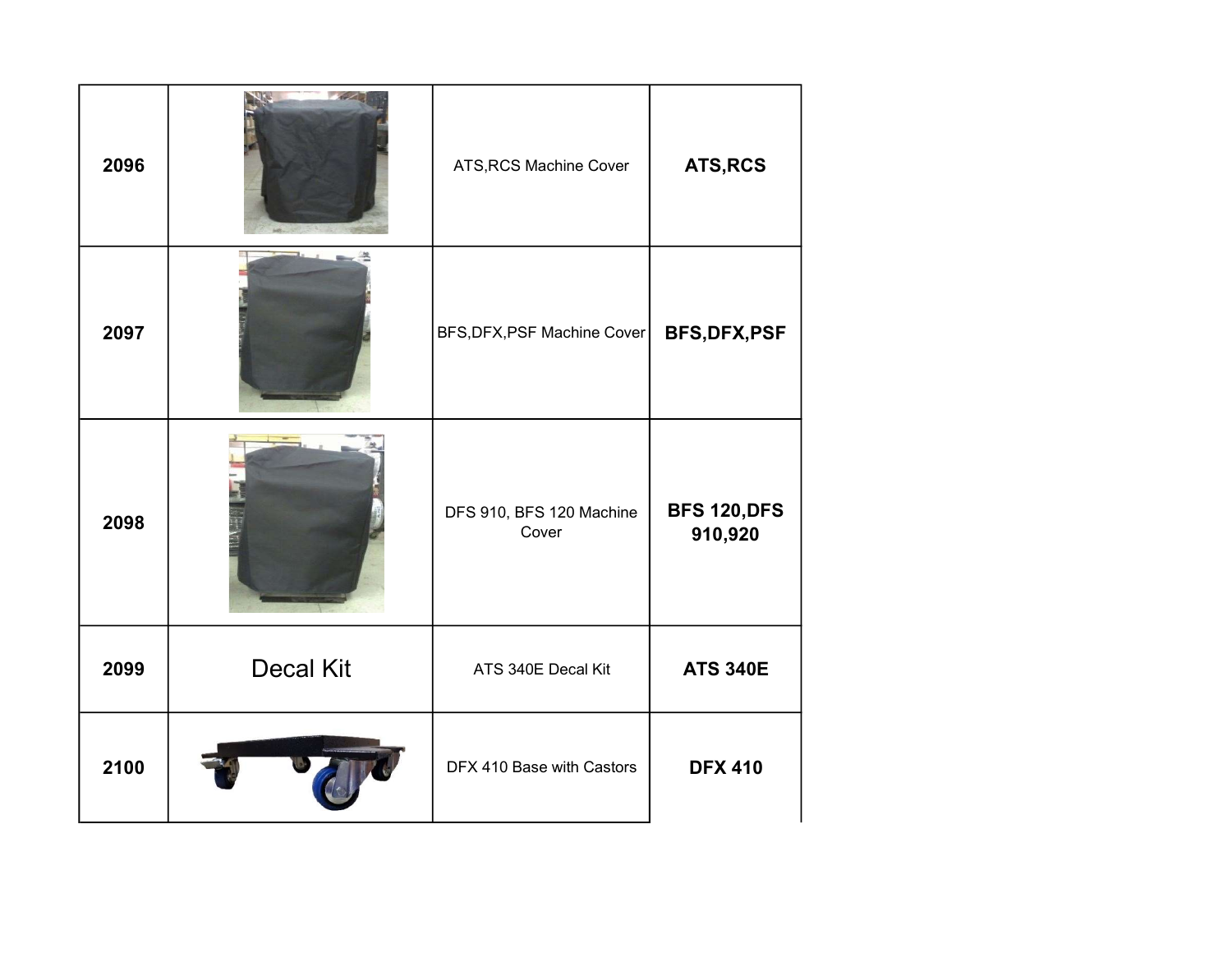| 2101 | BFS 115 15 3/4' x 12' Base<br>with Castors and Front Metal<br>Post | No Longer sell |
|------|--------------------------------------------------------------------|----------------|
| 2102 | PSF 214 Old Style Base with<br>Castors                             | No Longer sell |
| 2103 | BFS 115 15 3/4" x 12' Base<br>with Castors                         | <b>BFS 115</b> |
| 2104 | Gasket Viton for Bowls #4035-<br>1 & #4089                         | <b>ATS/PSF</b> |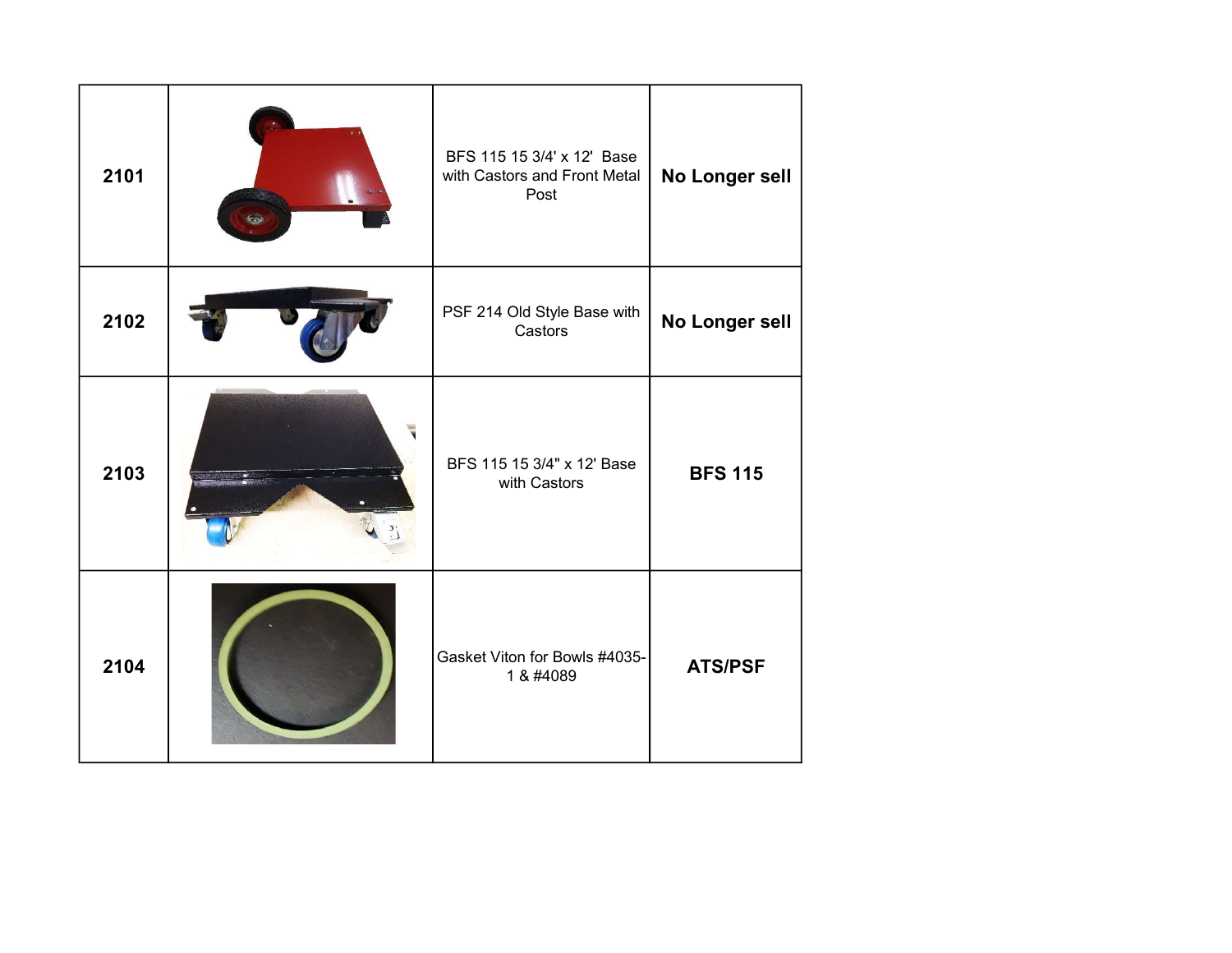| 2105 | BFS Fitting Tray - Comes with<br>Machine | <b>BFS</b>     |
|------|------------------------------------------|----------------|
| 2106 | RCS 542 Drip Tube                        | <b>RCS 542</b> |
| 2107 | RCS 542 Base with Castors                | <b>RCS 542</b> |
| 2108 | Gasket For BA                            | <b>BFS</b>     |
| 2109 | Gasket for BA01-1 & BA05                 | <b>BFS</b>     |
| 2110 | O-Ring For BA10                          | <b>BFS</b>     |